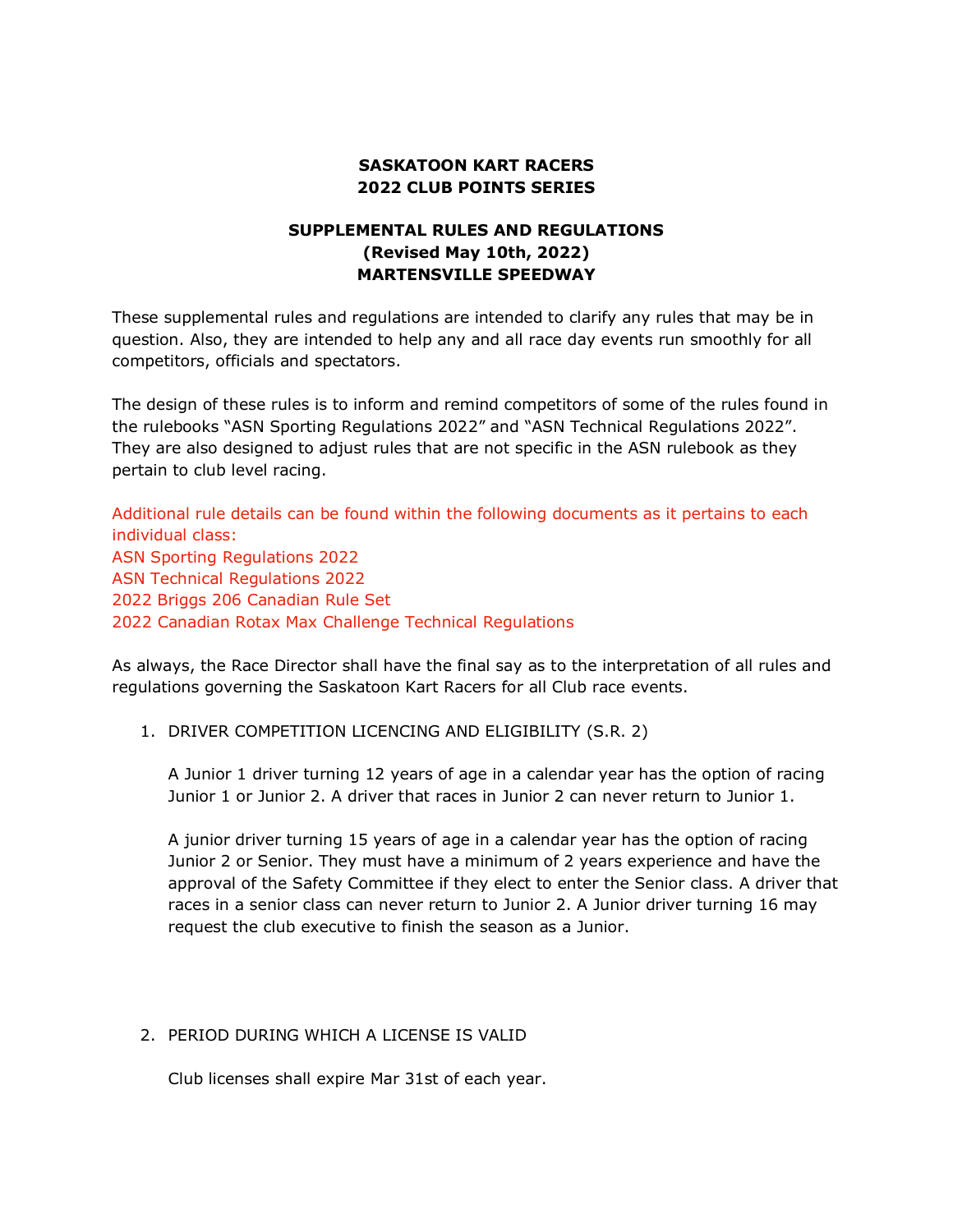3. DRIVER'S EQUIPMENT

RIB ROTECTORS (S.R. 3.5) Rib protectors to be approved by SKR Safety Committee.

DRIVERS SUIT AND APPAREL (S.R. 3.6) Drivers are encouraged to wear a proper racing suit. Other apparel must be approved by the club safety committee. Drivers must wear an ASN identity patch upon request of ASN Canada and SKR.

4. MEDICAL SERVICES (S.R. 5.1)

During all race events a person with first aid training will be in place. During test & tune, one adult member equipped with a cellular phone as per Test & Tune Regulations.

Response Vehicle will be an ambulance service whose response time is less than 15 minutes.

5. STARTER'S EQUIPMENT (S.R. 9.5)

Race director shall determine necessary starter's equipment.

6. TIMING, SCORING, RESULTS (S.R. 9.7)

The number of warmup laps to be determined by the race director.

Racers must always line up at the scales in the order they took the checkered flag in case of a timing system failure.

There is to be NO PASSING after the checkered flag.

7. RACE LENGTH (S.R. 9.8)

Four Stroke race length for club races will be as follows:

4 Stroke Junior 1 and 2 Pre-Final – 10 laps Final – 12 laps

4 Stroke Senior Pre-Final – 12 laps Final - 15 laps

All junior two stroke classes Pre-Final – 10 laps Final – 12 laps

All senior two stroke classes Pre-Final – 15 laps Final – 18 laps

8. WEIGHING SCALES (S.R. 9.13)

Scales are open during club events. An official may police kart weights.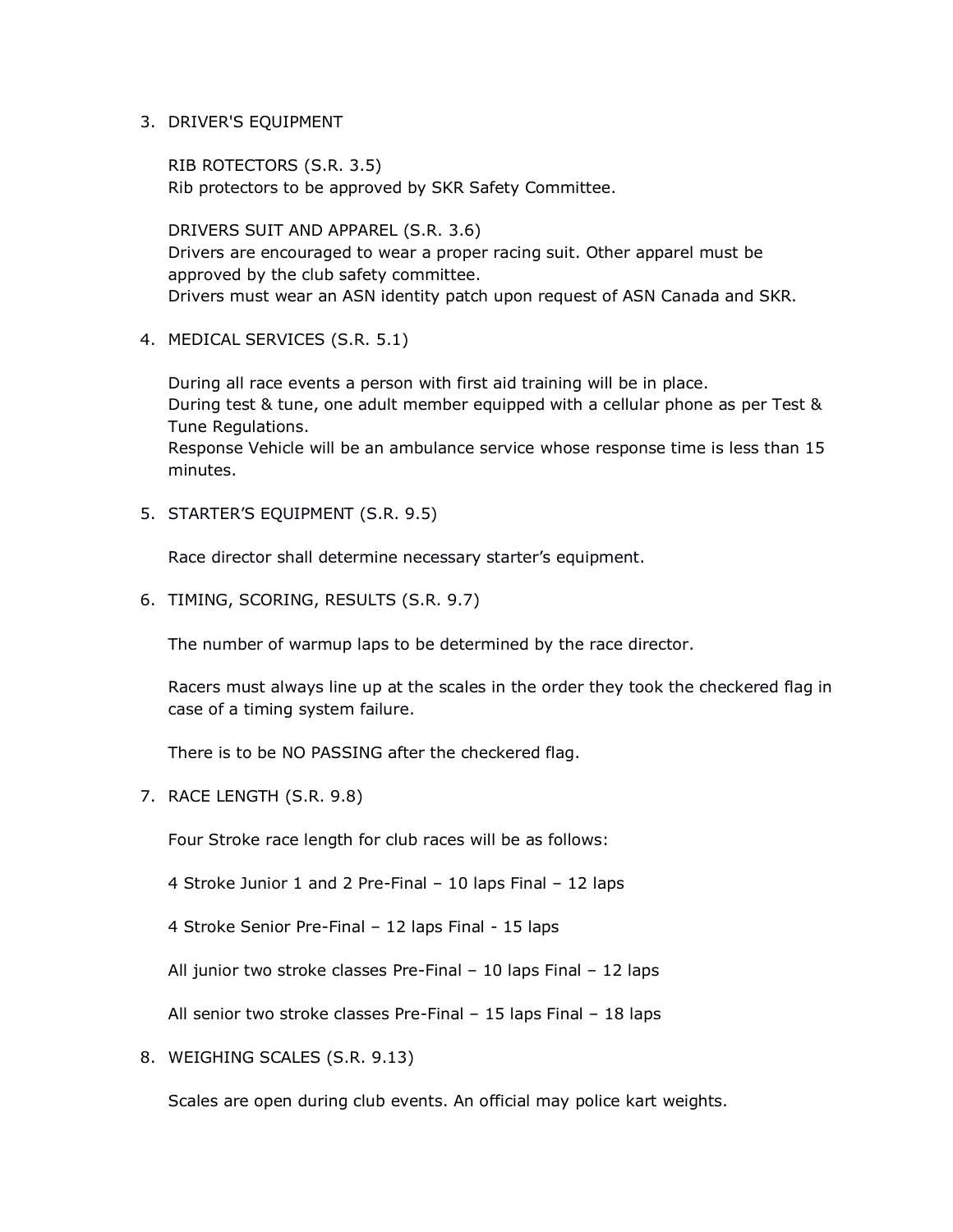## 9. INSTRUCTIONS TO COMPETITORS – DRIVER'S BRIEFING (SR 10.2)

Drivers briefing to be held before any racing begins. Attendance is mandatory. Missing the Driver's Briefing (aka Driver's Meeting) may result in a penalty being issued.

## 10. PRACTICE AND QUALIFYING FOR A RACE (S.R. 10.3)

Transponders must be used for all practice, qualifying, and race sessions. Drivers failing to install a transponder will receive a minimum penalty of last place position/ points for that particular session. Practice and qualifying sessions are 6 minutes in duration.

## 11.STARTING POSITIONS (S.R. 10)

Grid positions will be as follows:

The starting grid qualifying shall be determined by last practice results. The starting grid for Pre-Final shall be determined from qualifying results. The starting grid for the Final shall be determined from Pre-Final results.

#### 12.TO BE CONSIDERED A RACE STARTER (S.R. 10.5)

DNS only applies if driver does not enter a green flag lap.

To be considered a race starter or to compete in a race, a qualified kart/driver must enter the race before the field has completed 1 green flag lap. Karts that do not comply with this Regulation shall be classified as "DNS".

#### 13. RACE START PROCEDURES (S.R. 10.6, 10.7)

#### a) **The Start Procedure**

Upon leaving the pre-grid, drivers must maintain their starting grid order at all times. The starting lap(s) is considered a yellow flag lap and passing is not permitted, except if a driver becomes out of position on the track. Such drivers are allowed to regain their position, only prior to reaching the Formation Line. On the starting lap all marshal stations will display a yellow flag. It is prohibited to warm the tires by swerving back and forth or abnormally braking and accelerating.

The decision to start the race is made by the Starter alone.

#### b) **Drivers may NOT accelerate until passing the Acceleration Line.**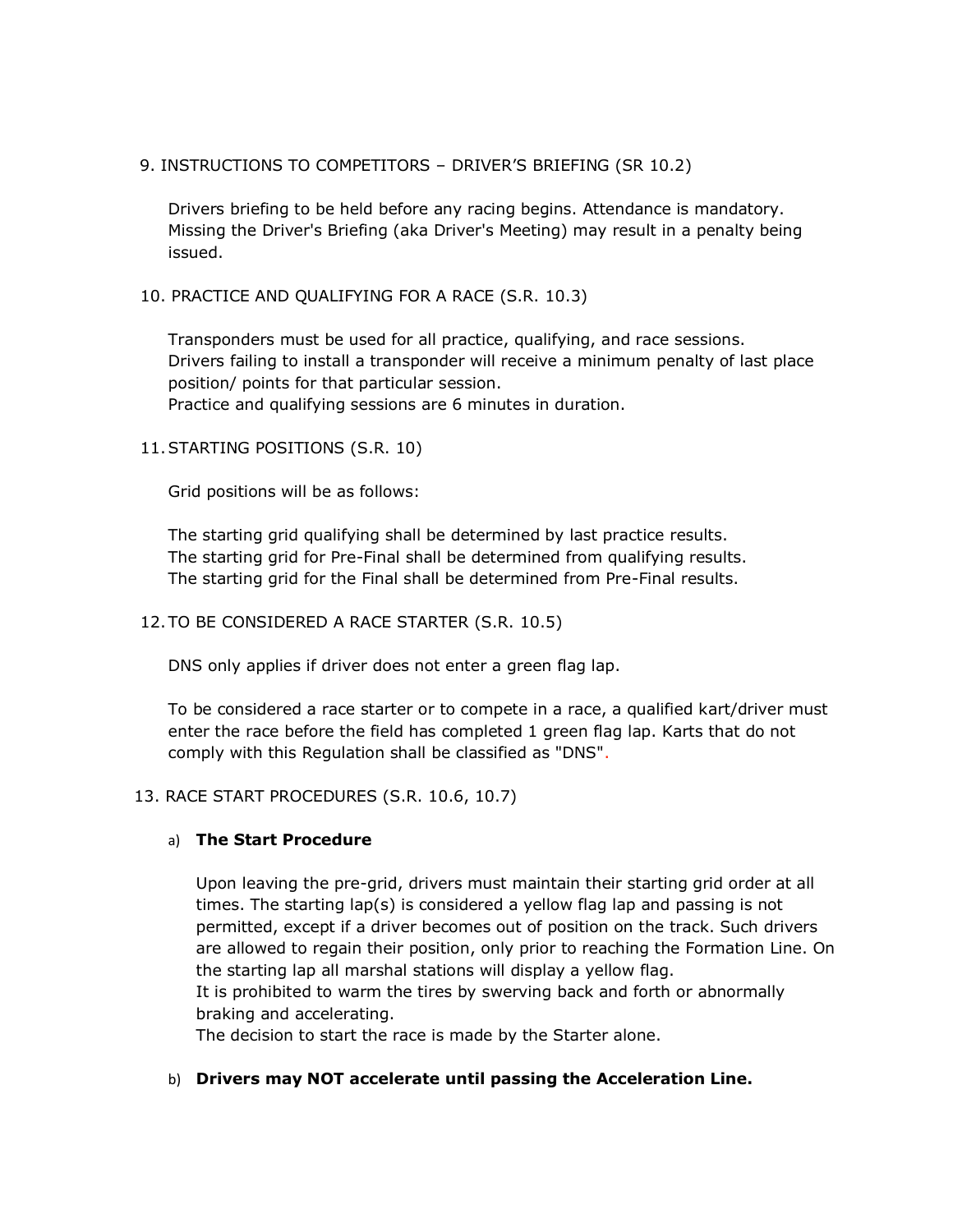The speed of the first two front row karts must maintain a reduced and constant speed and to maintain grid formation at the acceleration line. The driver in pole position must cross the acceleration line first.

# c) **The Start Signal**

If the formation is satisfactory, the Start Signal will be given by switching off the Red Lights or the display of a Green Flag.

If the Starter is not satisfied with the procedure, a Yellow Light or Yellow Flag will be displayed by the Starter and all marshal stations will display a Yellow Flag.

## d) **Racing Commences at the START Signal**

A driver may only commence racing when the START Signal (Green flag is displayed or Red light is turned off) is first shown by the Starter. Any driver leaving the formation of the grid before START Signal is given shall be considered to be jumping the start and shall be subject to a penalty (see Penalty Guidelines document). Such penalties are not subject to protest or appeal.

## 14.EFFECT OF STOPPING A RACE THAT IS NOT RESTARTED (S.R. 11.3)

Full points shall be awarded if a race is stopped.

# 15.CHAMPIONSHIP POINTS SYSTEM (S.R. 11.4)

Championship points will be awarded to drivers based on finishing positions in the pre-final and final races each day, as well as the best time per class each day.

DNS – 0 points The year end points total will be taken from the best 10 finishes of the season.

Any reprimand or penalty involving a position, time or distance penalty, exclusion, suspension or disqualification from any race must be included in the total of 10 finishes. In the event of a season end points tie, the driver with the most 1st place finishes will be first. If still tied, the driver with the most 2nd place finishes will be first. Etc.

Only paid Saskatoon Kart Racers members will be recognized and awarded points for the Saskatoon Kart Racers club championship series.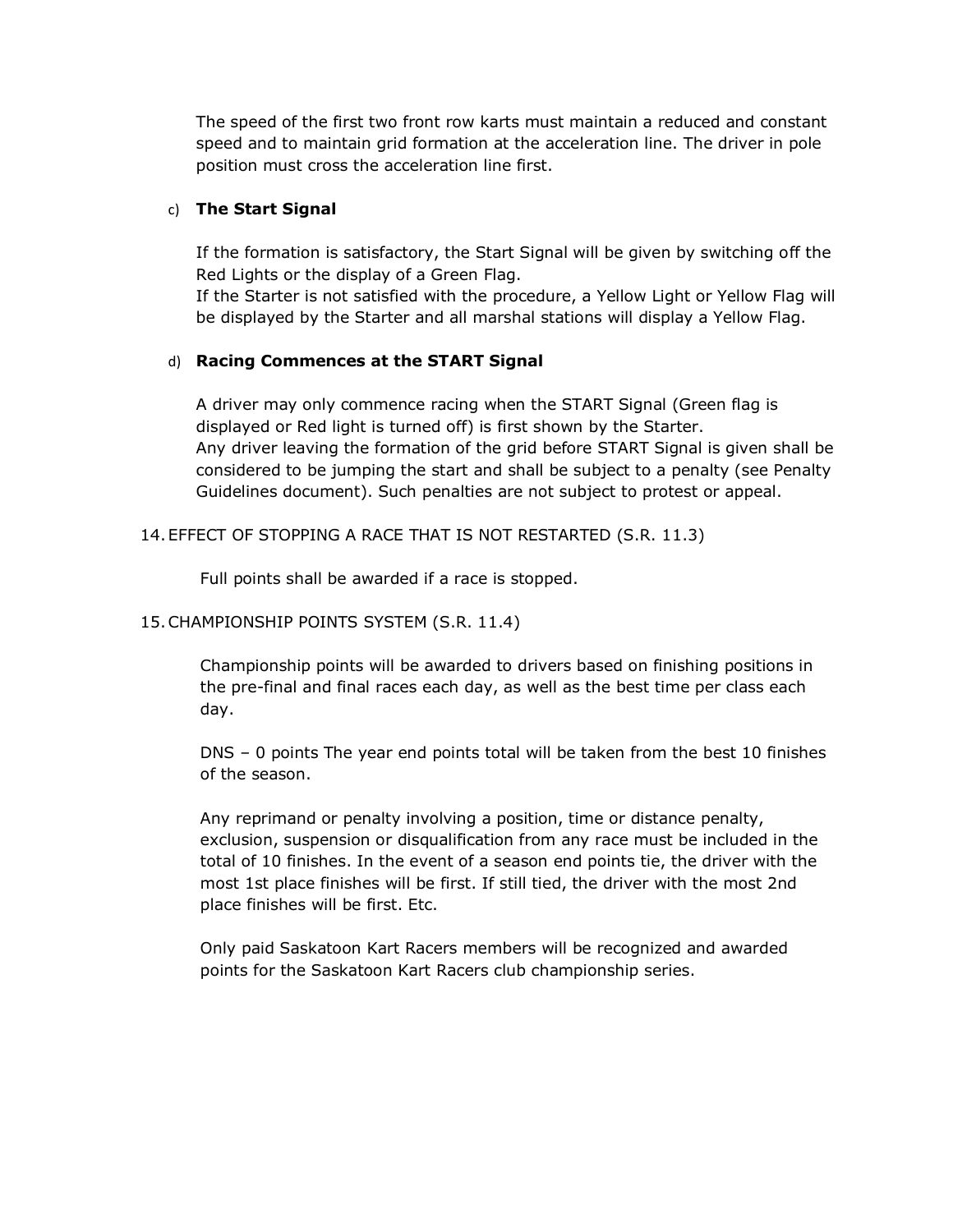| Pre-final Points per Class | Final Points per Class |
|----------------------------|------------------------|

| Position        | Points                     | Points<br>Position    |                 |  |
|-----------------|----------------------------|-----------------------|-----------------|--|
| $\mathbf{1}$    | 125                        | 225<br>$\mathbf{1}$   |                 |  |
| $\overline{2}$  | 100                        | $\overline{2}$        | 200             |  |
| $\overline{3}$  | 95                         | $\overline{3}$        | 180             |  |
| $\overline{4}$  | 85                         | $\overline{4}$        | 165             |  |
| $\overline{5}$  | $\overline{80}$            | $\overline{5}$        | 155             |  |
| $\overline{6}$  | 75                         | $\overline{6}$        | 145             |  |
| $\overline{7}$  | 70                         | $\overline{7}$        | 135             |  |
| $\overline{8}$  | 65                         | $\overline{8}$<br>125 |                 |  |
| $\overline{9}$  | 60                         | $\overline{9}$        | 115             |  |
| 10              | $\overline{55}$            | $\overline{10}$       | 105             |  |
| 11              | $\frac{50}{45}$            | 11                    | 100             |  |
| $\overline{12}$ |                            | $\overline{12}$       | $\overline{95}$ |  |
| 13              | $\overline{35}$            | $\overline{13}$       | 90              |  |
| 14              | $\overline{30}$            | 14                    | 85              |  |
| $\overline{15}$ | $\overline{25}$            | 15                    | 80              |  |
| 16              | $\overline{20}$            | $\overline{16}$       | $\overline{75}$ |  |
| $\overline{17}$ | 15                         | 17                    | $\overline{70}$ |  |
| 18              | $\overline{12}$            | 18                    | 65              |  |
| $\overline{19}$ | $rac{0}{8}$<br>$rac{9}{6}$ | 19                    | 60              |  |
| $\overline{20}$ |                            | $\overline{20}$       | $\overline{55}$ |  |
| $\overline{21}$ |                            | $\overline{21}$       | 50              |  |
| 22              |                            | 22                    | $\overline{48}$ |  |
| 23              | $\overline{4}$             | 23                    | 46              |  |
| 24              | $\overline{2}$             | 24                    | 44              |  |
| $\overline{25}$ | $\overline{1}$             | $\overline{25}$       | 42              |  |
|                 |                            | $\overline{26}$       | $\overline{40}$ |  |
|                 |                            | $\overline{27}$       | 38              |  |
|                 |                            | $\overline{28}$       | $\overline{36}$ |  |
|                 |                            | $\overline{29}$       | 34              |  |
|                 |                            | 30                    | $\overline{32}$ |  |
|                 |                            | $\overline{31}$       | 30              |  |
|                 |                            | 32                    | 28              |  |
|                 |                            | 33                    | 26              |  |
|                 |                            | 34                    | 24              |  |

16.PROCEDURE AT THE END OF QUALIFYING SESSION OR RACE (S.R. 11.7)

Waived for club races. A minimum of the top 4 karts are to proceed to parc ferme after the final race of the day for that class.

17.FLAGS (S.R. 12)

The Blue with Red "X" flag will not be used during club events.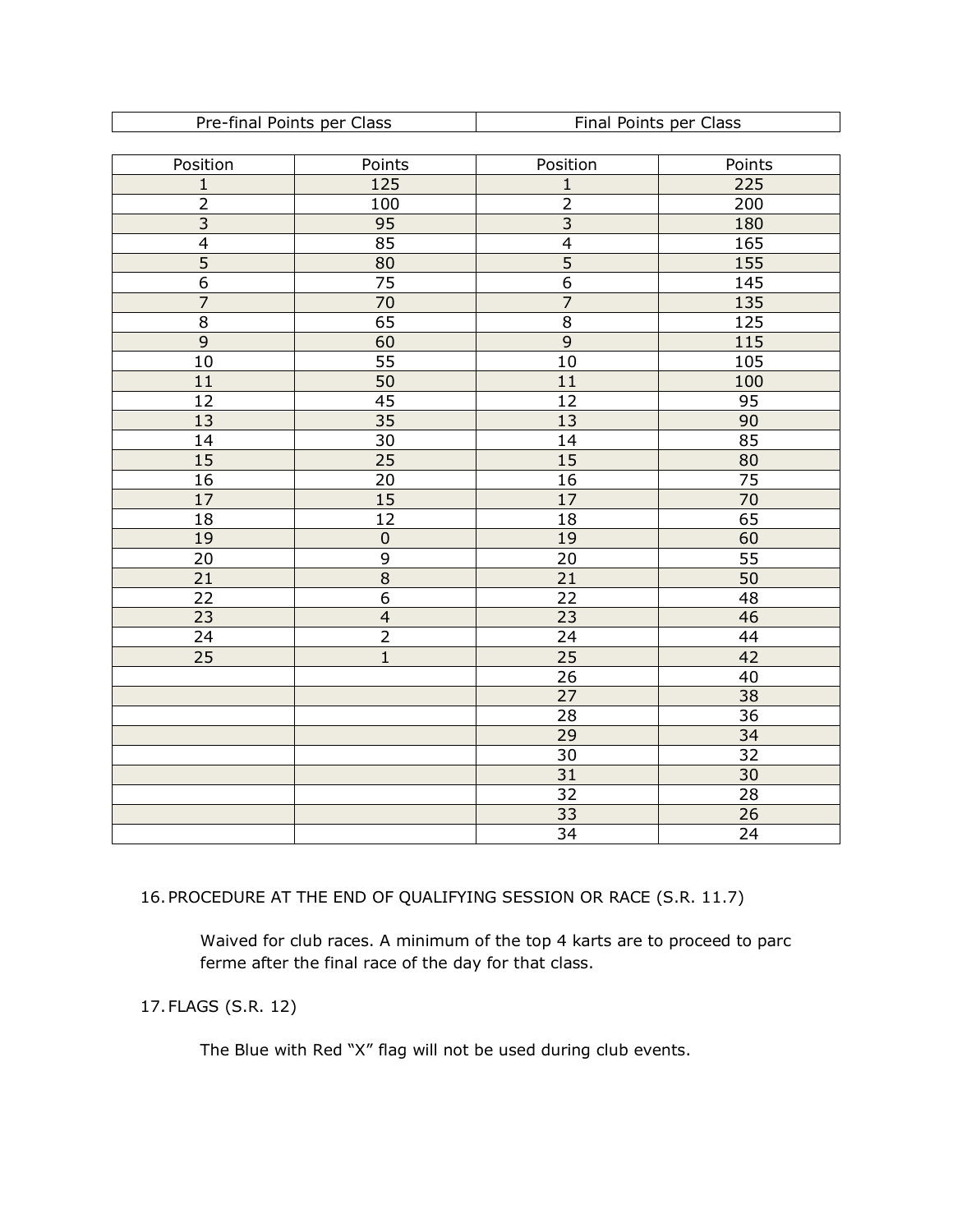The Black & White Triangle flag will not be used during club events. In its place will be a rolled up black flag pointed at the kart, with the kart number displayed on a board.

The Yellow Flag with Red Stripes will not be used during club events.

In the event of a discrepancy between flags and lights displayed, the flag shall be deemed correct.

## 18.RULES OF THE PIT, PADDOCK AND GRID (S.R. 13)

RUNNING OF ENGINES IN THE PIT AREA, GRID OR PRE-GRID (S.R. 13.3) Karts may be run for a short period for purposes of tuning, checking to make sure repairs were correct etc.

## REFUELING (S.R. 13.6)

Refueling must be done on the cement or asphalt in the pit area. Refueling is not allowed on the grid, pit lane, or over bare ground.

FIRE SAFETY (S.R. 13) There is NO SMOKING, including vaping, e-cigarettes or similar means of smoking permitted ANYWHERE on SKR grounds / Martensville Speedway, except the designated smoking area next to the portable washrooms.

Each individual pit space, race team, race family must have a fire extinguisher readily available during all race events.

Fuel and other flammable liquids are expected to be stored a safe distance from all potential sources of ignition ie: grinding, welding, torches, etc. and in a well ventilated area.

Barbeques are permitted on the Martensville Speedway grounds provided they are in good condition and safe working order. It is recommended that BBQs are a minimum distance of 3 meters from combustible materials as per local municipal bylaws.

OIL CONTAINMENT (S.R. 13)

Oil changes are to be done on paved or cement areas. Drivers MUST supply proper containers for all oil and are responsible for their own proper oil disposal. HOT PITS (S.R. 13.11)

Due to facility safety concerns, there will be no "Hot pit" in use during any racing events. The overall width of the grid does not allow for safe operation of a hot pit.

19.DRIVER CONDUCT ON THE RACETRACK (ASN S.R. 14.1)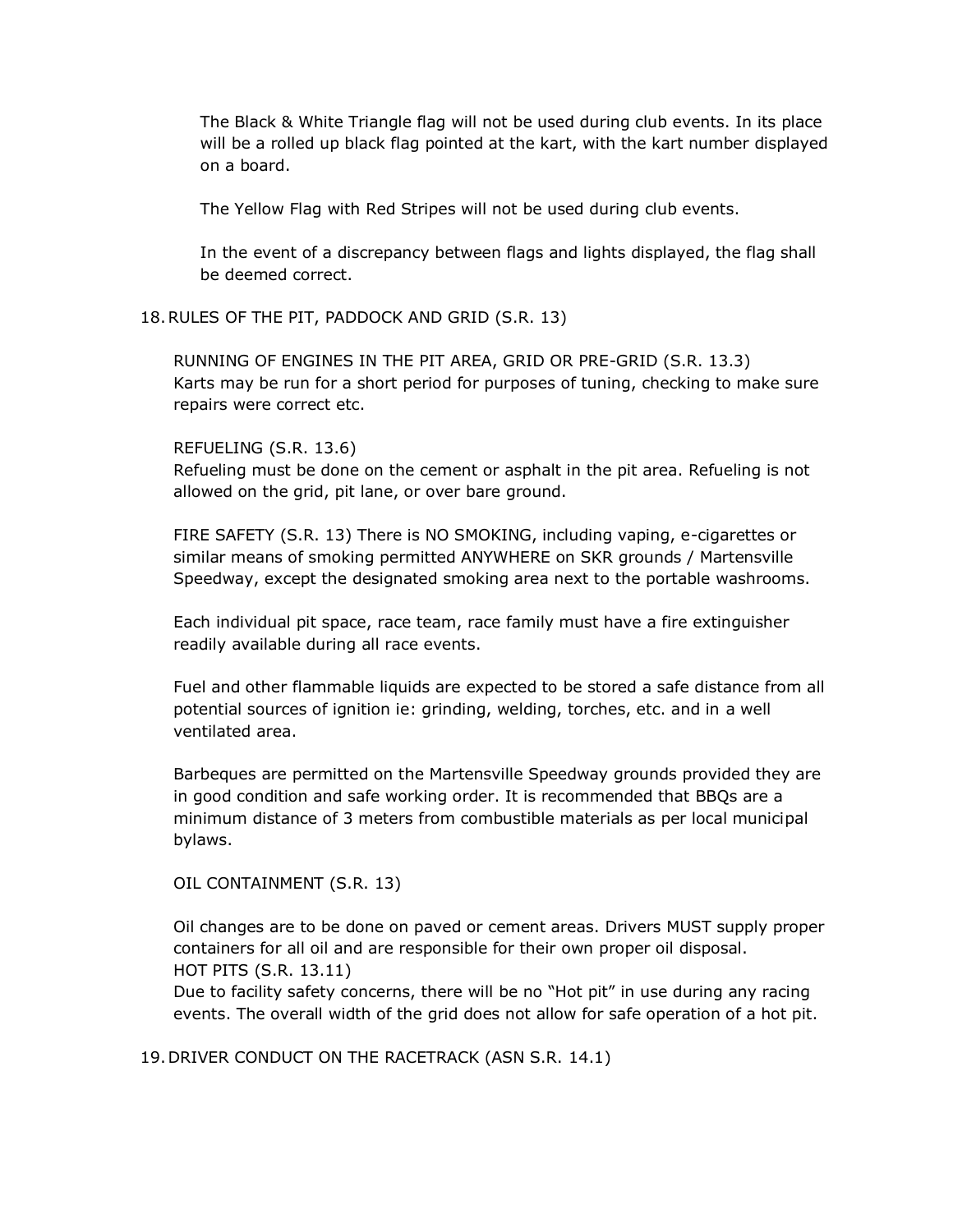Drivers are responsible for their conduct at all times. Review ASN Sporting Regs 14.1 for full details.

Drivers may have assistance to repair and/or restart the kart to resume racing from track officials only.

## 20.WEIGHT CLASSES

# **Club Classes Summary**

| <b>Class</b>        | <b>License</b> | Age         | Weight<br>(Ibs) | <b>Engine</b>       | <b>Tire</b>         | Gas     | <b>Technical</b>    |
|---------------------|----------------|-------------|-----------------|---------------------|---------------------|---------|---------------------|
|                     |                |             |                 |                     |                     |         | <b>Regulations</b>  |
| Cadet/Junior        | D              | $8 - 12$    | 235             | <b>Briggs LO206</b> | Vega                | Co-op   | <b>Briggs &amp;</b> |
| One 4-Cycle         |                |             |                 |                     | Green or            | Premium | <b>Stratton</b>     |
|                     |                |             |                 |                     | Mojo D2             |         | LO206 Rules         |
| <b>Junior Two</b>   | B              | $12 - 15$   | 300             | <b>Briggs LO206</b> | Vega                | Co-op   | <b>Briggs &amp;</b> |
| 4-Cycle             |                |             |                 |                     | Green or            | Premium | <b>Stratton</b>     |
|                     |                |             |                 |                     | Mojo D2             |         | LO206 Rules         |
| Senior 4-           | A              | $15+$       | 340             | <b>Briggs LO206</b> | Vega                | Co-op   | <b>Briggs &amp;</b> |
| <b>Cycle Light</b>  |                |             |                 |                     | Green or            | Premium | <b>Stratton</b>     |
|                     |                |             |                 |                     | Mojo D <sub>2</sub> |         | LO206 Rules         |
| Senior 4-           | A              | $30+ / 15+$ | 375             | <b>Briggs LO206</b> | Vega                | Co-op   | Briggs &            |
| Cycle               |                |             |                 |                     | Green or            | Premium | <b>Stratton</b>     |
| Masters/            |                |             |                 |                     | Mojo D2             |         | LO206 Rules         |
| <b>Heavy</b>        |                |             |                 |                     |                     |         |                     |
| <b>Rotax Micro</b>  | D              | $8 - 11$    | 235             | <b>Rotax Micro</b>  | Vega                | Co-op   | <b>RMC Rules</b>    |
| <b>Max</b>          |                |             |                 | <b>Max</b>          | Green or            | Premium |                     |
|                     |                |             |                 |                     | Mojo D2             |         |                     |
| <b>Rotax Mini</b>   | $\mathsf{C}$   | $10 - 13$   | 265             | <b>Rotax Mini</b>   | Vega                | Co-op   | <b>RMC Rules</b>    |
| <b>Max</b>          |                |             |                 | <b>Max</b>          | Green or            | Premium |                     |
|                     |                |             |                 |                     | Mojo D2             |         |                     |
| <b>Rotax Junior</b> | B              | $12 - 15$   | 320             | <b>Rotax Max</b>    | Vega                | Co-op   | <b>RMC Rules</b>    |
|                     |                |             |                 | <b>Junior</b>       | Green or            | Premium |                     |
|                     |                |             |                 |                     | Mojo D <sub>2</sub> |         |                     |
| <b>Rotax Senior</b> | A              | $15+$       | 364             | <b>Rotax Max</b>    | Vega                | Co-op   | <b>RMC Rules</b>    |
|                     |                |             |                 |                     | <b>Blue or</b>      | Premium |                     |
|                     |                |             |                 |                     | Mojo D5             |         |                     |
| <b>Rotax DD2</b>    | A              | $15+$       | 397             | <b>Rotax Max</b>    | Vega                | Co-op   | <b>RMC Rules</b>    |
|                     |                |             |                 | DD <sub>2</sub>     | <b>Blue or</b>      | Premium |                     |
|                     |                |             |                 |                     | Mojo D5             |         |                     |

Classes may be combined based on safety or number of entries.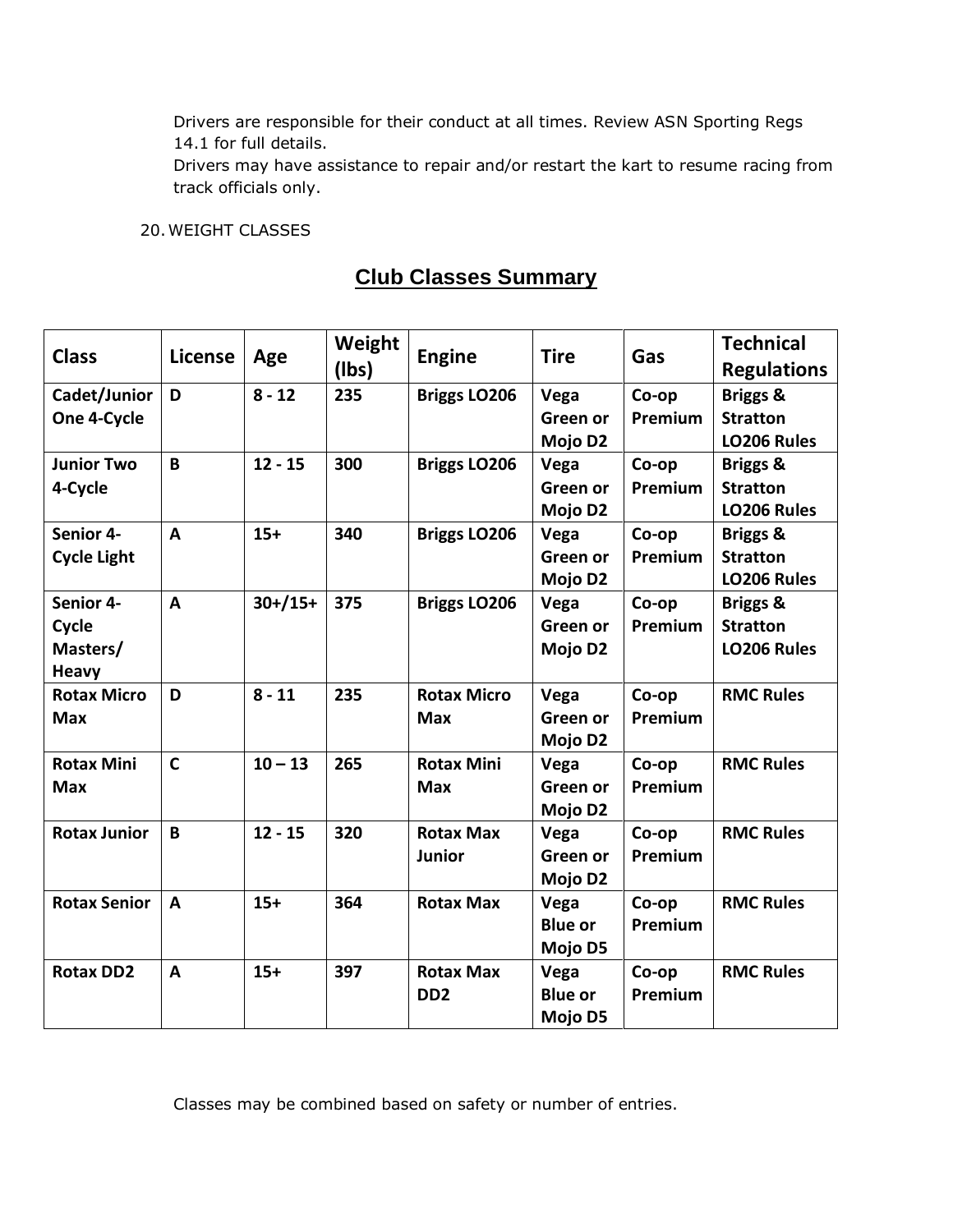Senior Briggs Masters/Heavy and Senior Briggs Light may be combined on track and race together but will be scored as separate classes.

21. VIOLATION OF REGULATIONS/PENALTIES (S.R. 18 & 19)

21.1 Weight Infraction Qualifying Heat

If underweight after qualifying the driver will start the pre-final at the back of the grid.

21.2 Weight Infraction Pre-Final

If underweight in the first heat the driver receives last place points for that heat and will start at the back of the grid in the final.

21.3. Weight Infraction Final Heat

If underweight in the final heat the driver will receive a penalty of not less than the technical infraction penalty assessed in SKR S.R.

24.4 Technical Inspection Penalty

For any technical inspection Infraction incurred by a racer in an event and cumulative for the race year the following penalties will be assessed as a minimum:

First Offence A position penalty of 3 places will be assessed.

Second Offence A position penalty of last place will be assessed.

Third Offence An exclusion penalty (DQ).

These penalties apply to all technical items inspected. All penalty infractions assessed must be used in a racers season point totals. These penalties are a minimum.

#### 25.TECHNICAL REGULATIONS

All parts and/or components of all karts must meet minimum safety requirements before being allowed to compete.

26.EXCHANGING OF EQUIPMENT (T.R. 3.3)

Waived at the discretion of the Race Director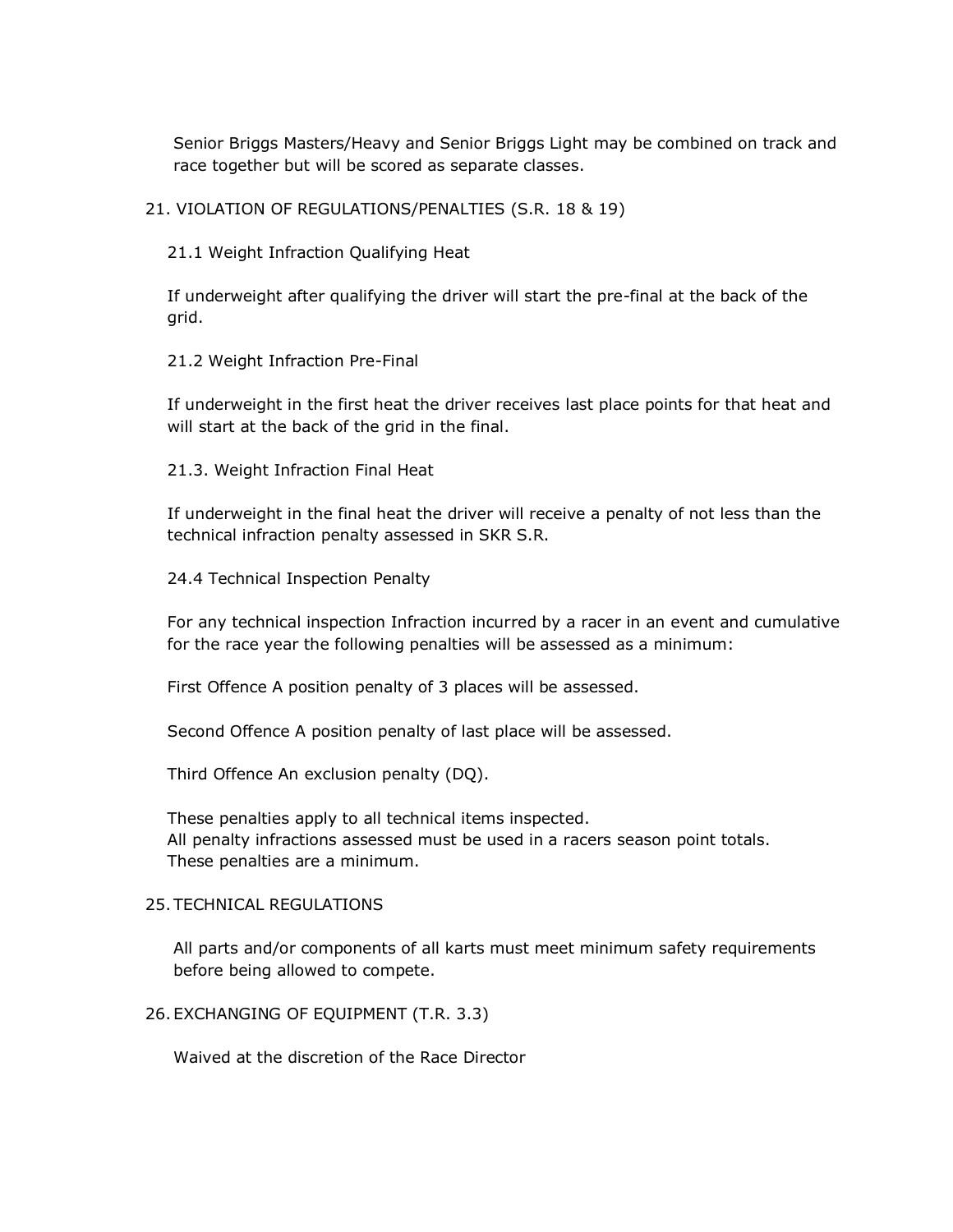#### 27.PRE-RACE TECHNICAL INSPECTION (T.R. 4.1)

All participants will submit a Pre-Tech Inspection Self-Declaration upon registration through MSR. Registration will issue a wristband after all digital proof of registration is received.

#### 28.TECHNICAL INSPECTION (T.R. 4 and 6)

Post race technical inspectors shall report any discrepancies to the Race Marshall. The Race Marshall will report to the Race Director. The Race Director's word is final.

#### 29.TIRES (T.R 24)

All Briggs four stroke classes may use Vega Green or Mojo D2 as the class spec tires.

Any Briggs four stroke competitors not using one of the spec tires listed, in competition, will be disqualified during technical inspection.

The maximum rear tire width for the Briggs four stroke classes is 6".

All Junior Rotax classes may use Vega Green or Mojo D2 as the class spec tire. All Senior Rotax classes may use Vega Blue or Mojo D5 as the class spec tire. Any Rotax class competitors not using one of the spec tires listed, in competition, will be disqualified during technical inspection.

The Briggs Junior One class 4.5/4.6 inch "front" tires are to be used for both front and rear.

Racers will be allowed six (6) sets of dry tires per season for races at Martensville Speedway.

Tires used in points races elsewhere will not count against your 6 set allowance.

Rain tires for Briggs four stroke classes are open to any brand of rain tire manufactured for kart racing. There is no limit on the number of rain tires used.

Tires used for SKR events are not required to meet FIA - CIK homologation standards.

#### 30.BODYWORK SPECIFICATIONS (T.R. 25)

Cutting of the right side pod is allowed only for engine clearance in 4 cycle classes for "breadbox" style bodywork.